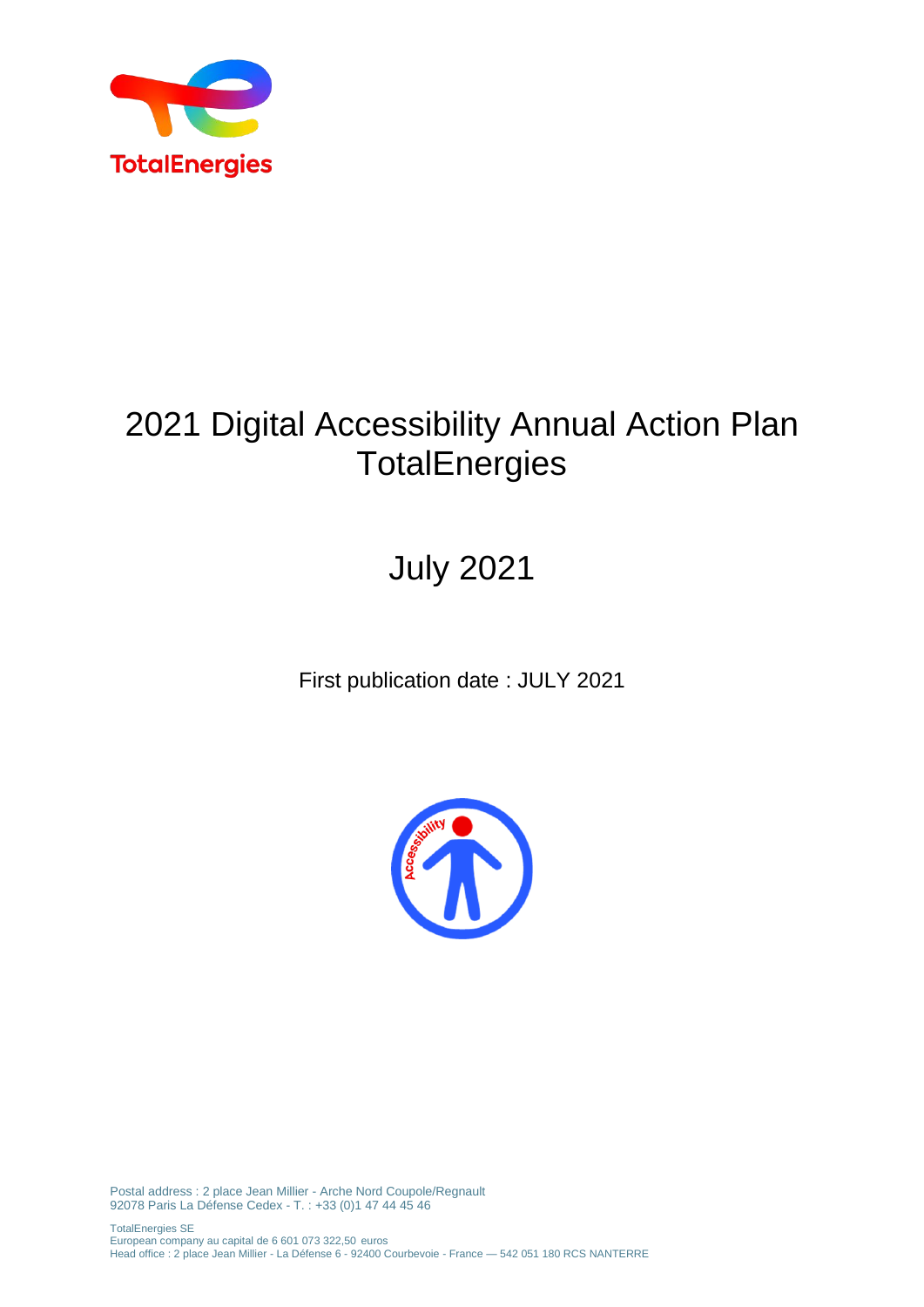## **Table of contents**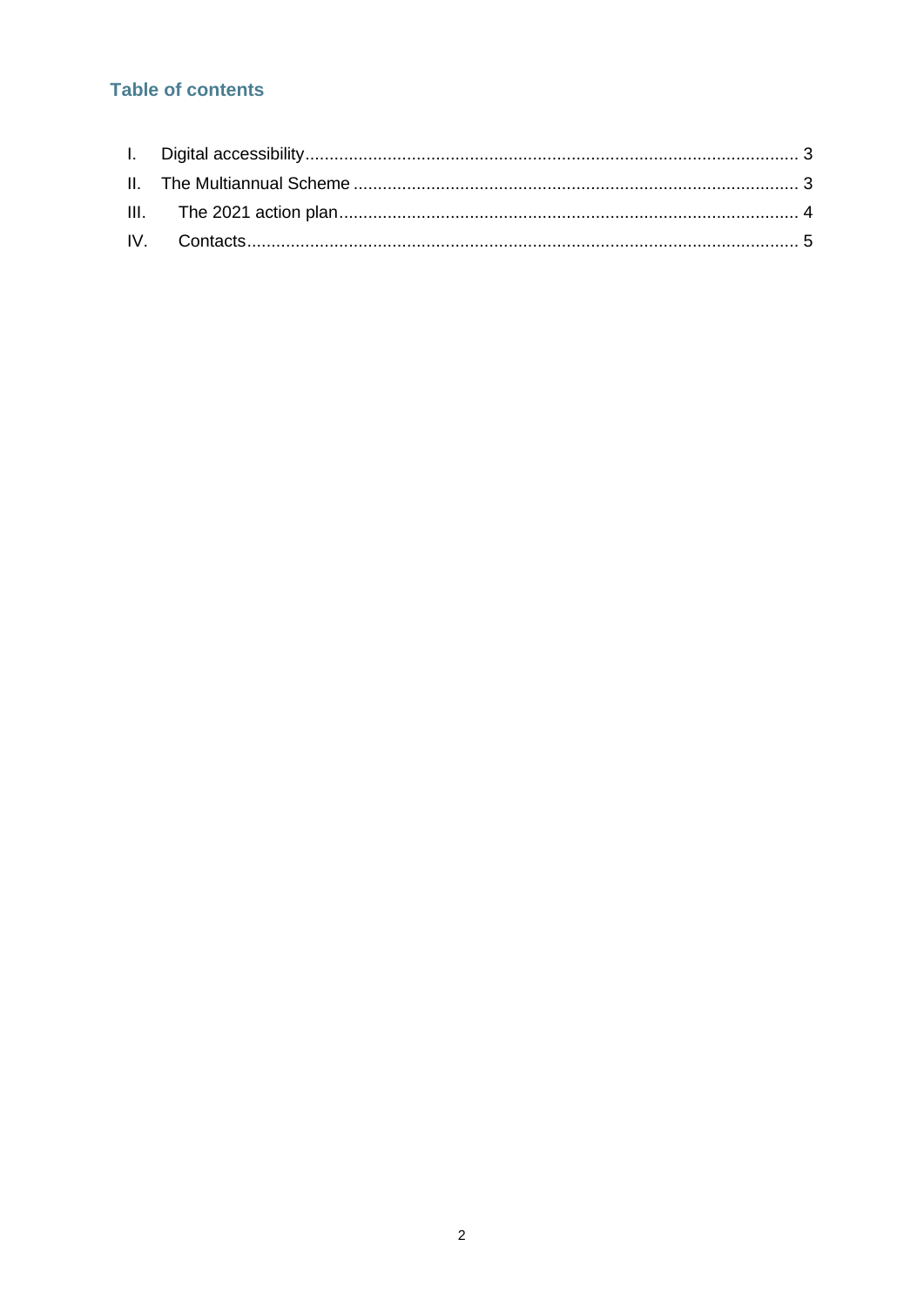This document presents TotalEnergies' annual action plan for digital accessibility, linked to the Multiannual Digital Accessibility Scheme for 2021 - 2023.

#### <span id="page-2-0"></span>I. Digital accessibility

Digital accessibility means that websites, tools and technologies are designed and developed so that everyone can use them, regardless of how they access them and regardless of their disability.

As provided for in Article 47 of Law No. 2005-102 of 11 February 2005 on equal rights and opportunities, participation and citizenship for people with disabilities, TotalEnergies is concerned by the obligation of accessibility of its online public communication services<sup>1</sup>.

According to Article 1 of Law No. 2004-575 of 21 June 2004 on confidence in the digital economy, online public communication services are defined as "any provision to the public or categories of the public, by means of an electronic communication process, of signs, signals, writings, images, sounds or messages of any kind which do not have the character of private correspondence".

In accordance with II of Article 47 of the previously mentioned law of 11 February 2005, they include in particular:

- Internet, intranet and extranet websites; software packages, where they constitute applications used through a web browser or mobile application;
- Mobile applications, which are defined as any application software designed and developed for use on mobile devices, such as smartphones and tablets, regardless of operating system or hardware; and
- Digital street furniture.

#### <span id="page-2-1"></span>II. The Multiannual Scheme

The law requires the publication of a three-year plan.

It sets out TotalEnergies' commitment to the digital accessibility of its online public communication services for all users, whether disabled or not. TotalEnergies' multiannual plan was drafted on the basis of the General Accessibility Guidelines (RGAA)<sup>2</sup> , published by the French Interministerial Digital Directorate. It is available for consultation.

<sup>1</sup> In the case of a company whose annual turnover exceeds the threshold of 250,000 euros provided for in Article 2 of Decree

No. 2019-768 of 24 July 2019 on the accessibility of online public communication services for the disabled.

<sup>2</sup> Link to the RGAA : https://www.numerique.gouv.fr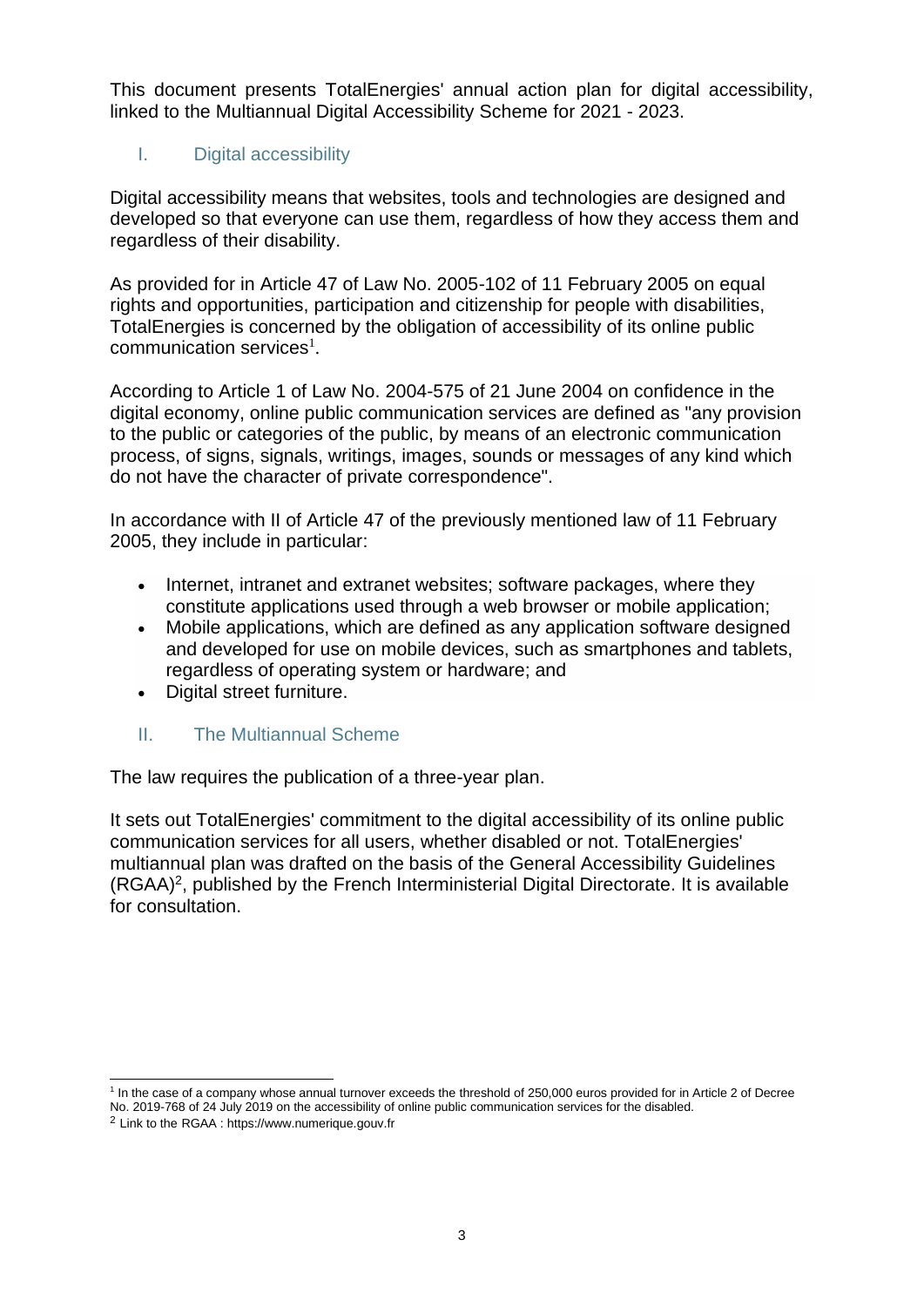#### <span id="page-3-0"></span>III. The 2021 action plan

The year 2021 is a real milestone for the company in terms of digital accessibility. In fact, the Company has set itself the ambition to improve digital accessibility everywhere for all, by becoming proactive rather than reactive on the subject. This ambition is supported by an action plan based on 3 areas: acculturation, training and integration.

- a. Acculturation
- Carrying out numerous general awareness-raising initiatives on digital accessibility (webinars, sharing of communication materials, etc.). These actions are primarily aimed at TotalEnergies employees, regardless of their iob or entity.
- A dedicated working group has been set up with volunteers from the Company, who commit themselves as far as possible. It is based on the other thematic working groups that have also been set up to provide rapid and lasting solutions for users with hearing or visual disabilities, etc., identified within TotalEnergies.
- Sharing of the internal "Demonstrator" website aimed at communicating good practices on content accessibility for employees. The website is updated regularly;
- Supporting website managers and contributors in the creation of a new website/application;
- Raising awareness of digital accessibility and the responsibilities of Purchasing staff in the context of compliance with new digital tools;
- Sharing of good practices with a dedicated Workshop during the Inclusiv'Day 2021;
- Writing press articles in the ANDRH Personnel magazine (October 2021) and C A Vous of Medef Paris (November 2021).

#### b. Training

- Provision of an e-learning module dedicated to digital accessibility at all stages of a project, available on the internal training platform, in French and English;
- Organisation of virtual classrooms opened to all to introduce accessibility with the ergonomic options available on the Microsoft tools used;
- Offering dedicated training to employees with disabilities and to employees likely to be concerned by digital accessibility in their jobs (developers, designers).